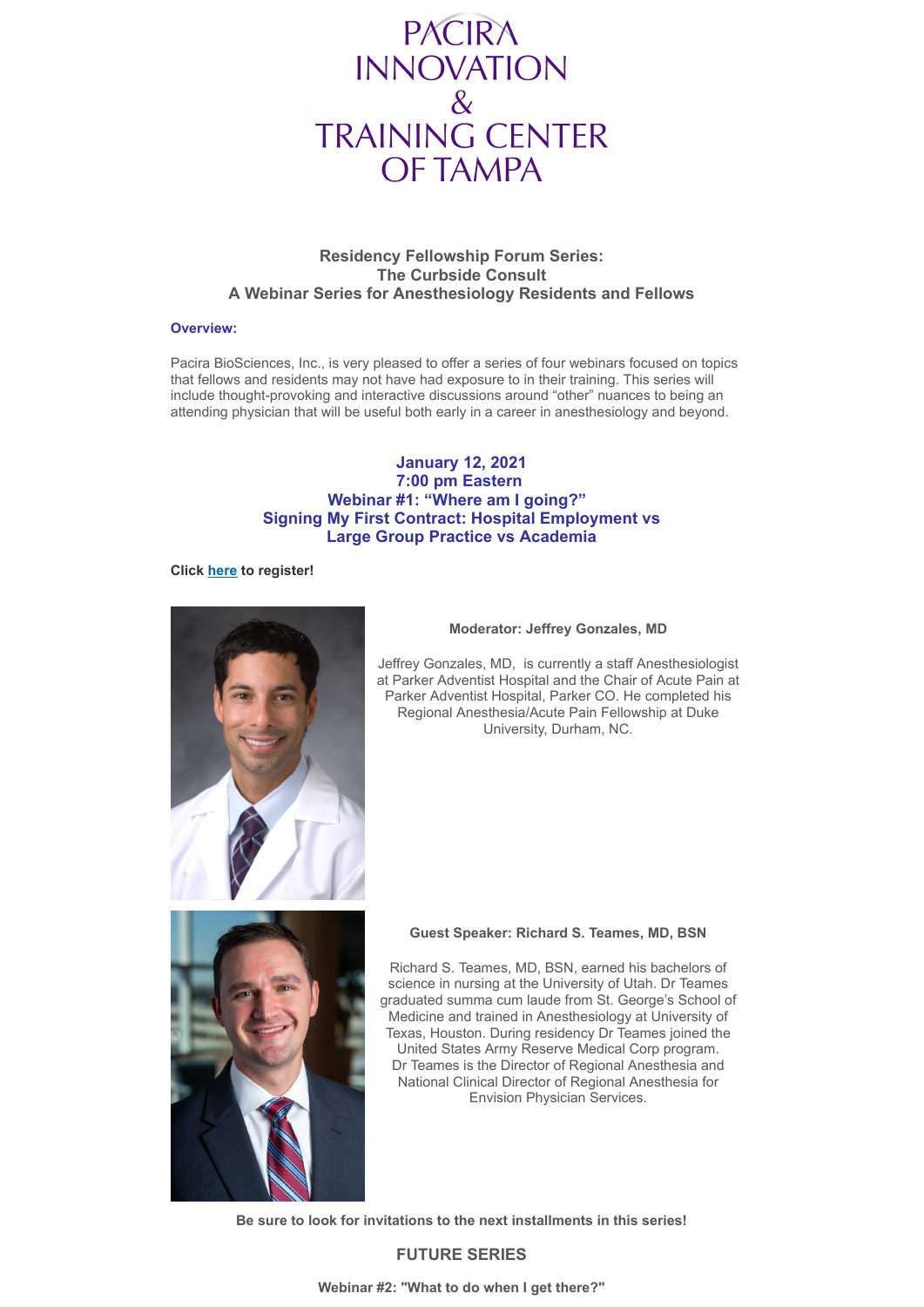The value of acute pain management: the battles of starting a regional block program, who needs to be involved and how to get it done? How to get senior partners and surgeons on board?

Moderator: Jeffrey Gonzales, MD Guest Speaker: Richard Teames, MD, BSN

#### **Webinar #3: "What I haven't learned?"**

What is a stakeholder? The business and art of successfully engaging and negotiating with the hospital administration, Pharmacy and Therapeutic Committee (P&T) and Value Analysis Committee (VAT).

### **Webinar #4: "What's next?"**

Hot topics my fellowship didn't teach me.

### *Questions? Contact the Medical Innovation and Education team at either number below: Christa D'Agnese: 404-906-3550 or Danielle Resseguet: 504-939-9957*

We hope to see you at one or more of these informative events!

Sincerely,

**Pacira BioSciences, Inc.** [www.Pacira.com](http://www.pacira.com/) [www.EXPAREL.com](https://www.exparel.com/)

Please see full Prescribing Information [here](https://www.exparel.com/hcp/EXPAREL_Package_Insert_CBE-30_Sept_2020.pdf) and Important Safety Information below.

## **Indication**

EXPAREL<sup>®</sup> (bupivacaine liposome injectable suspension) is indicated for single-dose infiltration in adults to produce postsurgical local analgesia and as an interscalene brachial plexus nerve block to produce postsurgical regional analgesia. Safety and efficacy have not been established in other nerve blocks.

### **Important Safety Information**

EXPAREL is contraindicated in obstetrical paracervical block anesthesia.

Adverse reactions reported with an incidence greater than or equal to 10% following EXPAREL administration via infiltration were nausea, constipation, and vomiting; adverse reactions reported with an incidence greater than or equal to 10% following EXPAREL administration via interscalene brachial plexus nerve block were nausea, pyrexia, and constipation.

If EXPAREL and other non‐bupivacaine local anesthetics, including lidocaine, are administered at the same site, there may be an immediate release of bupivacaine from EXPAREL. Therefore, EXPAREL may be administered to the same site 20 minutes after injecting lidocaine.

EXPAREL is not recommended to be used in the following patient population: patients <18 years old and/or pregnant patients.

Because amide‐type local anesthetics, such as bupivacaine, are metabolized by the liver, EXPAREL should be used cautiously in patients with hepatic disease.

### **Warnings and Precautions Specific to EXPAREL**

Avoid additional use of local anesthetics within 96 hours following administration of EXPAREL.

EXPAREL is not recommended for the following types or routes of administration: epidural, intrathecal, regional nerve blocks other than interscalene brachial plexus nerve block, or intravascular or intra‐ articular use.

The potential sensory and/or motor loss with EXPAREL is temporary and varies in degree and duration depending on the site of injection and dosage administered and may last for up to 5 days, as seen in clinical trials.

## **Warnings and Precautions for Bupivacaine‐Containing Products**

**Central Nervous System (CNS) Reactions:** There have been reports of adverse neurologic reactions with the use of local anesthetics. These include persistent anesthesia and paresthesia. CNS reactions are characterized by excitation and/or depression.